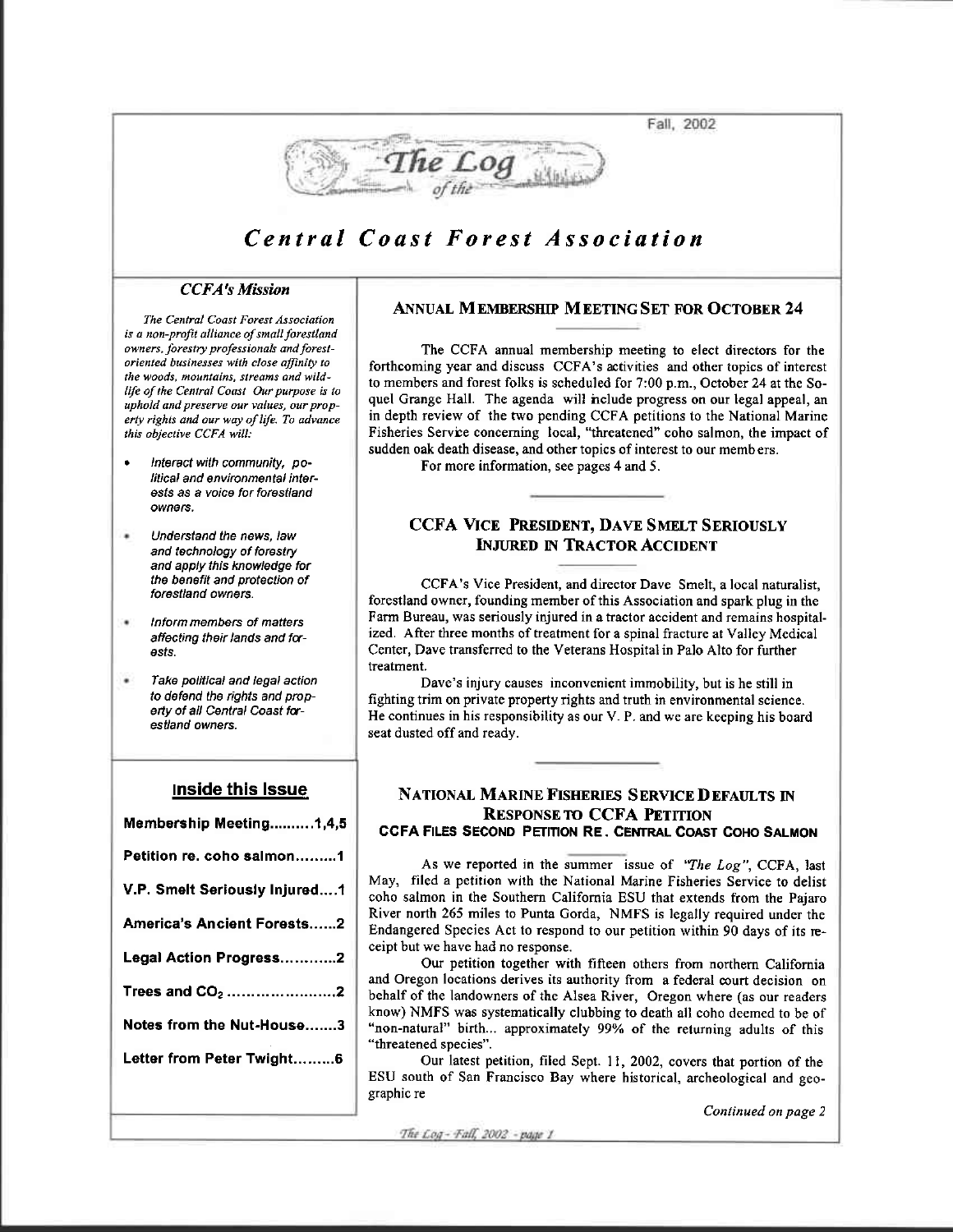### **BOOK REVIEW**

### AMERICA'S ANCIENT FORESTS: From tbe Ice Age to the Age of Discovery

By: Thomas M. Bonnicksen, Professor of Forest Science Texas A and M University Publisher: John Wiley & Sons Inc, New York, 2000 ISBN 0-471-13622-0

Reviewed by Bob Briggs

I was on the waiting list for this book for a year before it was published and had several anticipatory conversations with the author during that time. The wait was worth it..

The book ends where most for-<br>estry books begin. books begin, with the arrival of Europeans. Although it is rigorously researched and thoroughly documented with sources, references and notes, the book reads like a story more than a text. The story sweeps across vast reaches of time and space to track America's forests, telling how the earth's climate changes con-



tinuously affected the Thomas M. Bonnicksen

disassembly and reassembly, the dissemination and reconstruction of forests into ever changing patterns. Glaciers scraping the landscape push trees into retreat southward and then they separate and migrate northward to make new fo rests when the ice melts. Some tree species adapt slowly while others react more rapidly, merging with and moving through and past the slower species.

But the story is not just about climate and trees. The forests and the people who lived there formed an inseparable whole that developed together over the millennia. Fo rest management is not new. Native Americans vigorously managed their forests in significant ways to optimize hunting, farming and to accommodate their way of life.

Dr. Bonnicksen used archeological, paleoantological and historic methods and sources to deduce the progression of forestlands long before there was anyone to document them, pioneering a method that would seem to have broad application to understanding all manner of living populations.

Perhaps the primary message of the book is: If you want a picture of America's forests at any specific time, don't try it with a time exposure, use a fast shutter and high speed film. Anyone who wants to restore a forest to its prchistoric condition had befter pick a specific time in prehjstory and move fast because forests haye never stood still long.

### Petition, Continued from page 1

cords indicate that coho are not native to this location and probably could not sustain permanent colonies unless the streams were artificially stocked on a contiruous basis (as they have been since 1870) and rherefore could not possibly be a "an important component in the evolutionary legacy of the species" as the Endangered Species Act requires as a condition of listing. Our new petition requests NMFS to correct the southern boundary of the ESU to reflect this fact. cussed cussed at the meeting of membership on October 24. (see pages 4 and 5).

### LEGAL AcTIoN PRoGRESS

The appeal of our lawsuit against Santa Cruz County and the Coastal commission is frustratingly normal for a legal action...slow. CCFA and Big Creek filed initial briefs on schedule. The defendants briefs were originally due on Sept. 4, but they requested a  $15$ day extension that was granted on Sept. 13 so now the due date is Sept. 28. The next action will be written responses to the briefs, then oral arguments and eventually, a decision.

Slow though it is, it's lots of work for our attoneys and Board members...and it's expensive.

## TRIVIA

### CO, RELEASED BY PETRoLEUM UsE BARELY KEEPS UP WITH FOREST DEMAND

The NASA, Ames Laboratory publication, "Astrogram", reports that Earth scientists, using high resolution satellite data sets, have found that forests in the United States, Europe and Russia stored 700 million metric tons of carbon annually during the 1980s and 1990s. On the other side of the equation, figures released by the American Petroleum Institute show that all of the petmleum consumed annually in the United States releases 708 million metric tons of carbon into the atmosphere. Going back to grade school arithmetic, we calculate that trees remove 98.9% of the carbon released by all the petroleum burned in this country.

Remember, you read it here first.

They that can give up essential liberty to obtain a little temporary safety deserve neither liberty nor safety.

Ben Iranklin, 1759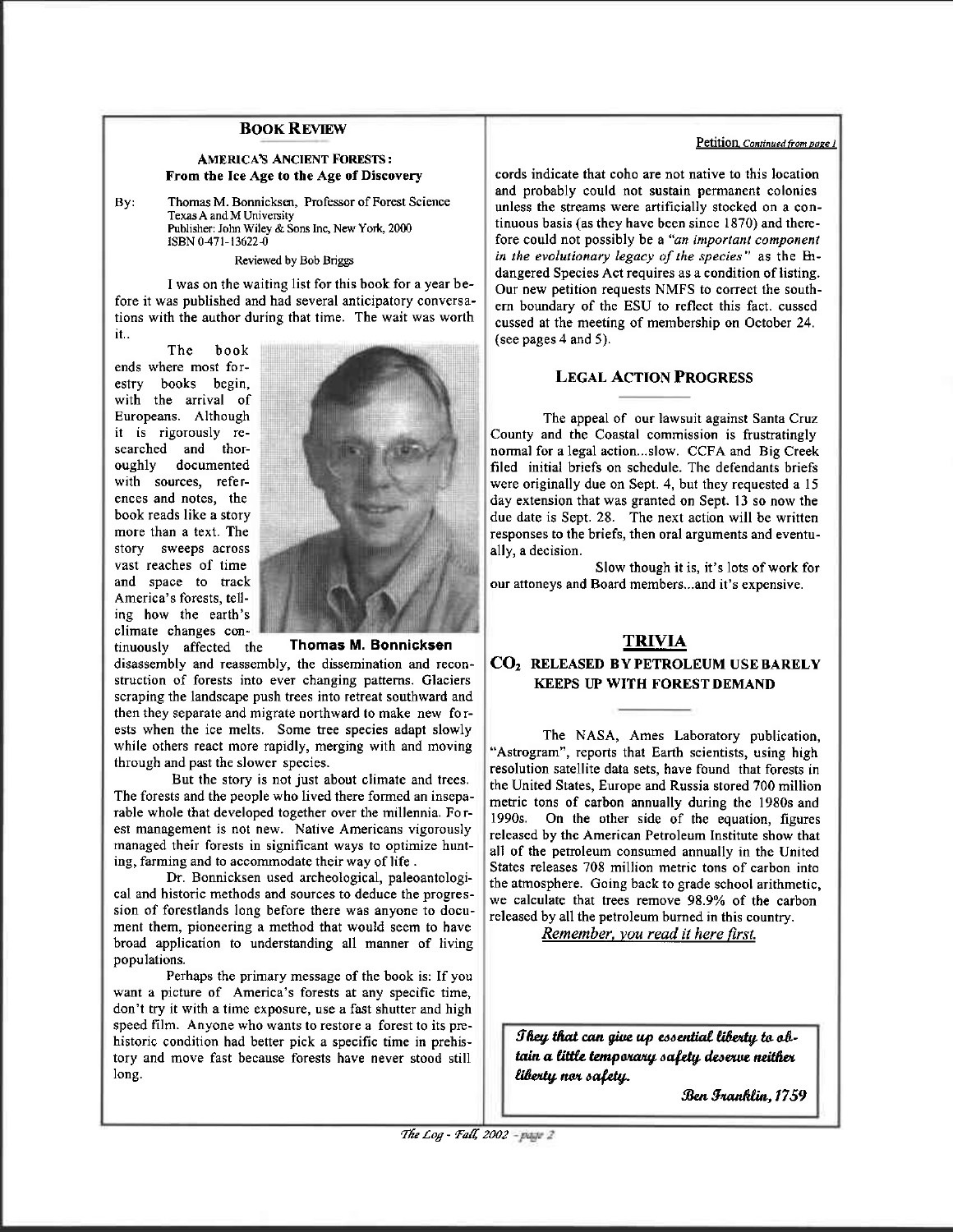# Notes from the Nut-house

Or: Why I feel like an alien around here.

### FIRE...

Why look any further for nut-house material?

The sermon from the nut-house today will take as its text (what else?) - fire. We have enough nut-house notes on Lesson 1: How to thin a forest... recent green fires to fill this entire issue several times over, but we are gratified that nearly every news publication in in teaching the basic arithmetic of logging. Test yourself the country has carried some of these stories so we can use some of our space for other things. Here's just a peek.

### Why southern Oregon is burning

The following description is from a letter by Dr. Arthur Robinson, director of the Oregon Institute of Science and Medicine, Cave Junction, Oregon (near where the State's most disastrous fire in a century is burning).

Hundreds of forest fires begin in Southern Oregon each year from several causes - primarily lightning. Many professionals work, usually successfully, to put these fires out. This year, however, when a fire started in a U.S. government-owned forest designated as "the Kalmiopsis Wilderness Area", the firefighters were forbidden to put it out. It was a politically correct, "natural fire".

As it grew, it changed from an uncontrolled fire to an uncontrollable one. When fighters were finally allowed to do their job it was too late. The fire joined with another one to the south and together so far has consumed over 500,000 acres of forest, farms, homes, businesses and possibly even a few spotted owls. Firemen expect it to continue to burn until the rains come this fall.

The same eco-wackos who chain themselves to trees to keep fallers from harvesting them, protected this fire as it consumed thousands of trees, animals, birds and anything else alive

#### "Chainsaw Tom" (Daschle) Rides Again

Fires raging throughout western forests (Colorado, New Mexico, Arizona, Oregon, California, South Dakota, tains 20 fewer points than set "M". Represent the set "C" Washington etc.) have until recently been an equal opportunity catastrophe. Anywhere a fuel-reducing thinning was proposed it drew opposition, with no discrimination, from the enviro-wacos and enviro-crats... and all the forests 1990: A logger sells a truckload of lumber for \$100. His burned equally. In the midst of the equal opportunity con-cost is \$80 and his profit is \$20. Underline the number flagrations, South Dakota's Lone-Ranger, Senator twenty. "Chainsaw Tom" Daschle charged to the rescue of his constituents and attached a rider to an unrelated spending bill 2000: A logger, by cutting down beautiful forest trees, that exempts his home state from all of this nonsense, delay and litigation. South Dakotans can now, legally take care of their forests.

This is great if you live in South Dakota. We don't know why their trees are so much more valuable than those of the rest of the Western States or what happened to equal opportunity, but next time I see "Chainsaw Tom", I'll ask.

"Chainsaw" is now on the Sierra Club's list as is Dianne Feinstein and a few other Dems. for tentatively inquiring about equality for some of the other Western States.

LESSONS FROM THE NUTHOUSE SCHOOL OF FORESTRY (N.S.F.)

# **Lesson 2:** Here's how our schools have made progress





on these sample questions.

 $1940:$ A logger sells a truckload of lumber for \$100. His cost of production is 4/5 of the price. What is his profit?

1960: A logger sells a truckload of lumber for \$100. His cost of production is 4/5 of the price, or \$80. What is his profit?

1980: A logger exchanges set "L" of lumber for a set "M" of money. The cardinality of set "M" is 100. Each element is worth one dollar. Make 100 dots representing the elements of set "M". The set "C", the cost of production conas a subset of set "M" and answer the following question: What is the cardinality of the set "P" of profits?

makes \$20. What do you think of this way of making a living? Topic for class participation after answering the question: How did the forest birds and squirrels feel as this logger cut down their trees? (There are no wrong answers.)

**Lesson 3** *Extra Credit:* Write a short paragraph on "How to improve Canopy Cover by Burning off the For-

Is this progress in forestry education or what?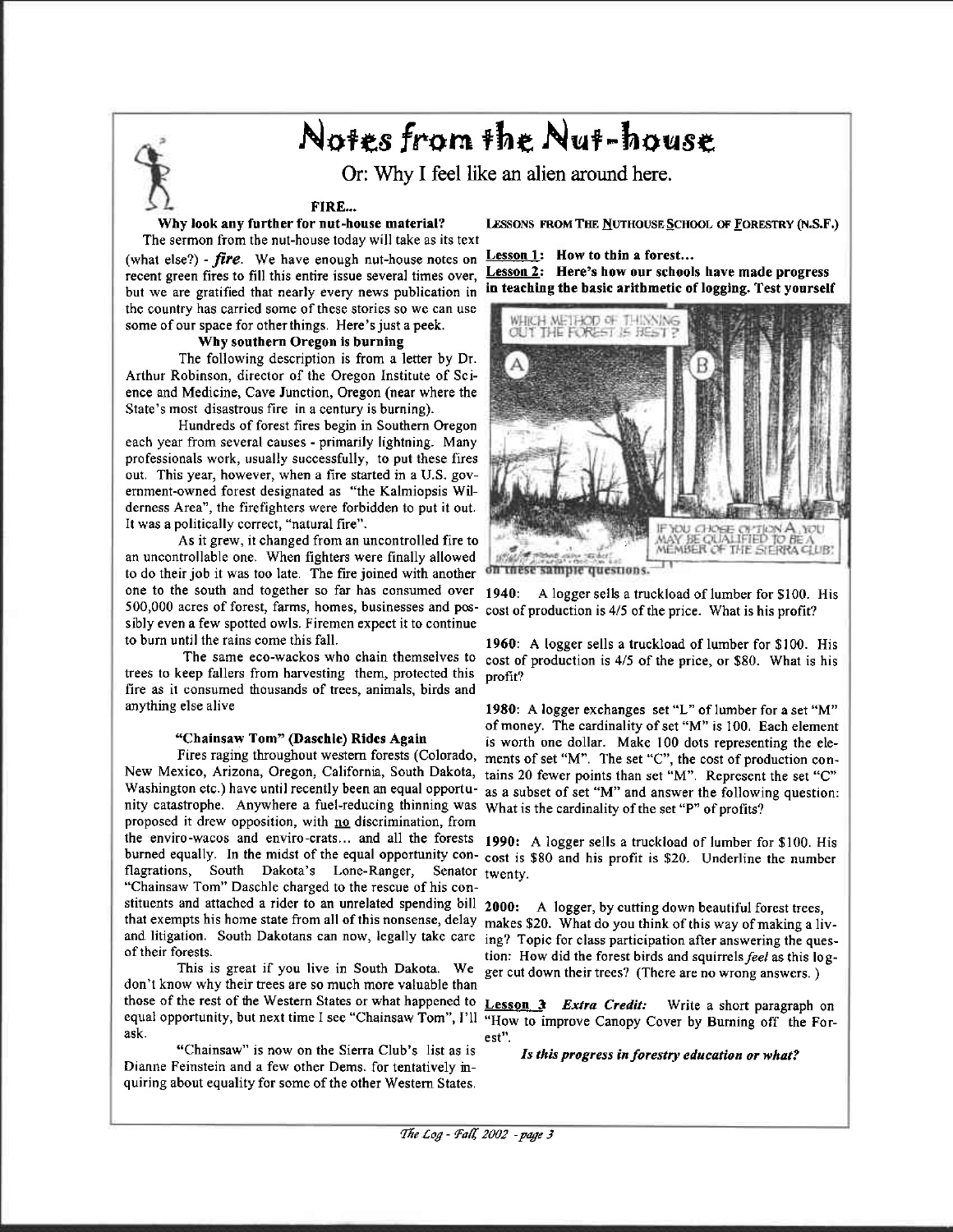# **CENTRAL COAST FOREST ASSOCIATION**

BOX 1670, CAPITOLA, CA



The Annual Membership Meeting is the time for election of Directors for the forthcoming year, review of the activities, accomplishments and problems of the Association and discussions of We will have several future activities. **interesting** presentations and hear suggestions for priorities and improvements.

Also, it's a good time to say hi to old friends. In case you miss diner, light refreshments will be served.

Hope we see you there!

## Meet us at the Soquel Grange Hall

**2800 Porter Street, Soquel** 

### **Contacts**

**Cate Moore 335-4764 Dick Burton 475-5132** 

The Log - Fall, 2002 - page 4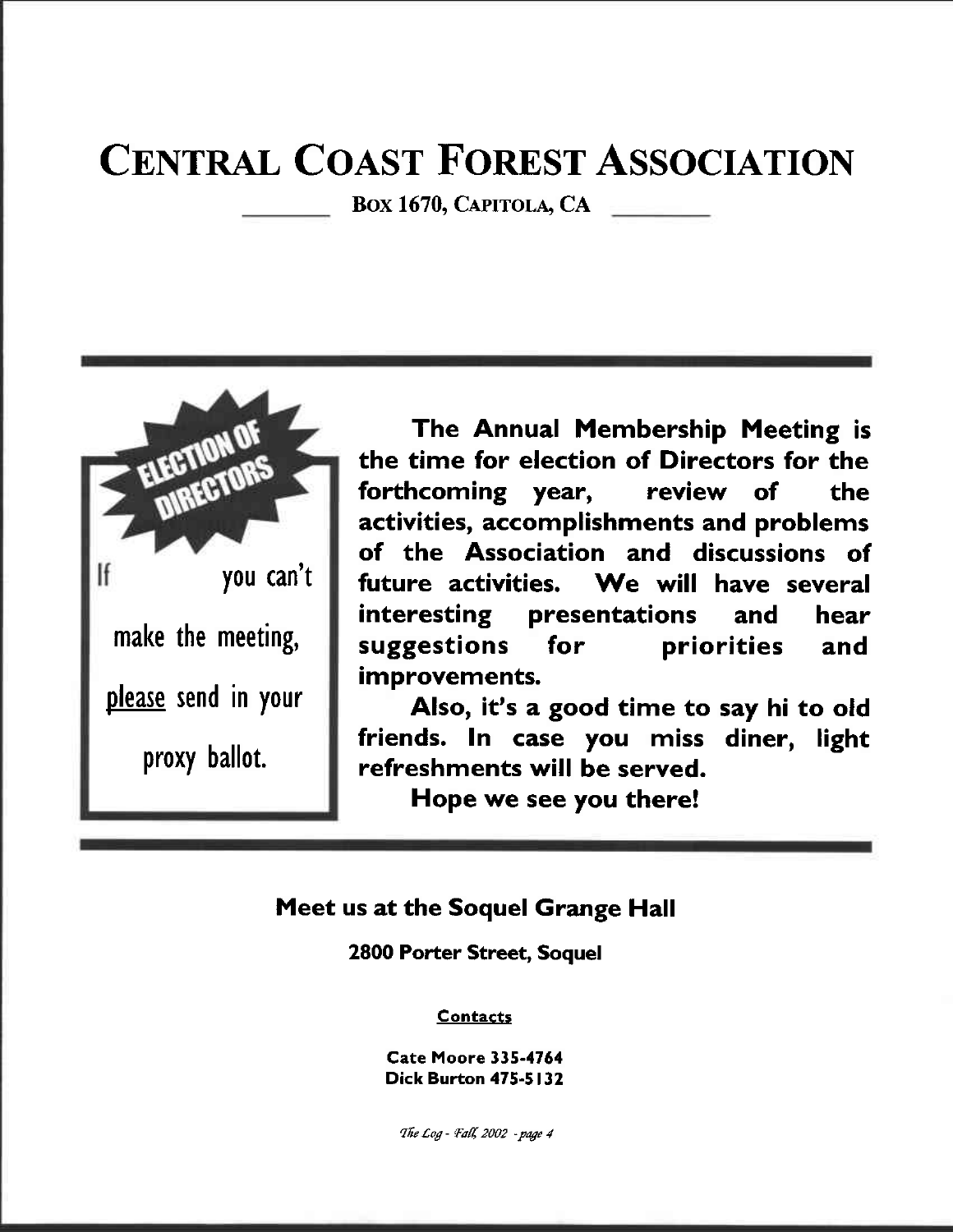# **NOTICE**

## OF ANNUAL CCFA MEMBERSHIP MEETING AND ELECTION OF DIRECTORS

Notice is hereby given that the Central Coast Forest Association will hold its 2002 annual membership meeting for the purpose of electing three CCFA directors to serve for the forthcoming three year term, and for transacting other appropriate business. The schedule is:

| Date:  | October 24, 2002                               |
|--------|------------------------------------------------|
| Time:  | $7.00 \,\mathrm{pm}$                           |
| Place: | Soquel Grange Hall, 2800 Porter Street, Soquel |

The following directors are running for reelection to a three-year term of office.

| <b>NAME</b>    | <b>INTEREST</b>                  | <b>RESIDENCE</b> |
|----------------|----------------------------------|------------------|
| 1. Dick Burton | Land owner, tree farmer          | Soquel           |
| 2. Dave Smelt  | Land owner, tree farmer          | Correlitos       |
| 3. Joe Burch   | Land and forest business manager | Morgan Hill      |

Each CCFA member in good standing may vote. The three candidates receiving the greatest number of votes will serve as directors for a three year term.

Any CCFA member in good standing is eligible to serve on the Board of Directors. You may cast your vote for the slate of directors listed above who are seeking re-election or you may write in your vote(s) for any three CCFA members in good standing.

Enclosed is a proxy form. If there is any possibility that you may not attend the meeting please complete and file your proxy so that we can be assured of a quorum. You may revoke your proxy if your plans change. Proxies must be filed with the secretary, Cate Moore, prior to the meeting.

|                                                                                                                                                                | <b>PROXY BALLOT</b>                                                                                                                                                                                                                                                                                                                      |  |
|----------------------------------------------------------------------------------------------------------------------------------------------------------------|------------------------------------------------------------------------------------------------------------------------------------------------------------------------------------------------------------------------------------------------------------------------------------------------------------------------------------------|--|
| Mail Ballot to: Central Coast Forest Association, 1670 Porter Street, Capitola, CA 95010                                                                       |                                                                                                                                                                                                                                                                                                                                          |  |
|                                                                                                                                                                | <i>Print name</i> example as a member in good standing of the Central Coast Forest<br>Association hereby appoint Cate Moore, Secretary of CCFA, as holder of my proxy and I direct her to cast my vote in                                                                                                                                |  |
| the October 24, 2002 election of directors in accordance with these instructions.                                                                              |                                                                                                                                                                                                                                                                                                                                          |  |
|                                                                                                                                                                | <b>CHECK ONE</b>                                                                                                                                                                                                                                                                                                                         |  |
| directors for the forthcoming three year term.<br>CCFA directors for the forthcoming three year term.<br>as<br>the contract of the contract of the contract of | I direct that my proxy vote be cast for the slate of three candidates named above to serve as CCFA<br>OR<br>I direct that my proxy vote be cast for the following three CCFA members in good standing to serve<br><u> La Carlo Carlo Carlo Carlo Carlo Carlo Carlo Carlo Carlo Carlo Carlo Carlo Carlo Carlo Carlo Carlo Carlo Carlo</u> |  |
|                                                                                                                                                                | I, the undersigned have executed this proxy on the _____ day of ______, 2002                                                                                                                                                                                                                                                             |  |
|                                                                                                                                                                | Signature of CCFA Member                                                                                                                                                                                                                                                                                                                 |  |
|                                                                                                                                                                |                                                                                                                                                                                                                                                                                                                                          |  |

The Log - Fall, 2002 - page 5